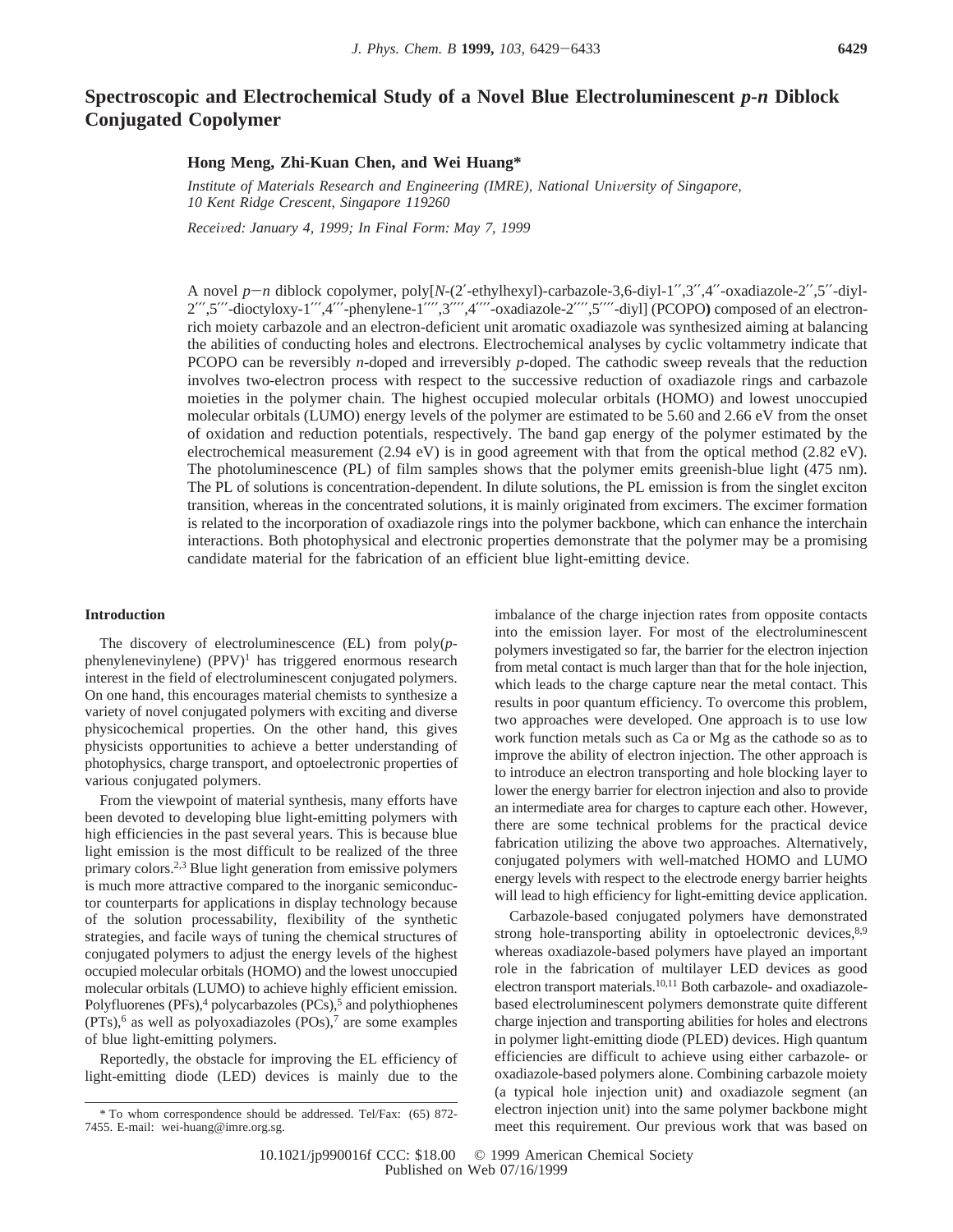combined oligothiophene and oxadiazole units as functional materials for blue light-emission LED devices demonstrated good results,12-<sup>14</sup> which motivates our continuous efforts in this regard.

Note that many efforts have focused on the photophysics of electroluminescent polymers aimed at understanding the excited states and emission characteristics of conjugated polymers. Recent studies on the supramolecular structures and morphologies of the conjugated polymers indicate that the electroluminescent properties of conjugated polymers are also affected by the molecular interaction pattern in addition to the intrinsic optoelectronic nature of the isolated polymer chains in the film state as well as in solutions. In the excited state, conjugated polymer chains may exist in the forms of several charged or neutral species, such as polarons, bipolarons, excitons, excimers, or aggregates. As films or in concentrated solutions, the interchain/intrachain interactions of the excited species in one polymer chain with one or more adjacent polymer chains lead to the formation of excimers and/or aggregates with new optical properties by delocalization of the species over the polymer chains.15,16 It is well known that the formation of excited-state complexes can lower the luminescent efficiencies because nonradiative decays compete with radiative routes.17 However, in the absence of significant interchain interactions, for example, by dispersing the luminescent polymers into nonconjugated matrixes, relatively high luminescent efficiency can be achieved.<sup>18</sup> In addition, the formation of excited-state complexes provides another opportunity to tune the light-emitting color.<sup>19</sup> Apart from luminescence, other photophysical processes such as photoconductivity and charge photogeneration of conjugated polymers are also involved with the excimer mechanism. Consequently, a better understanding of the photophysics of the luminescent polymers can provide guidelines on the development of various applications in optoelectronics.

In this paper we present the work of characterization of a new polymer, poly[*N*-(2′-ethylhexyl)-carbazole-3,6-diyl-1′′,3′′,4′′ oxadiazole-2′′,5′′-diyl-2′′′,5′′′-dioctyloxy-1′′′,4′′′-phenylene-1′′′′,3′′′′,4′′′′-oxadiazole-2′′′′,5′′′′-diyl] (PCOPO**)** (Scheme 1), in which the oxadiazole moiety as the electron injection and transporting unit is incorporated into the carbazole main chain to form a  $p - n$  diblock structure.<sup>12</sup> On the basis of this concept, it is expected that the designed polymer will possess good charge injection and transporting properties for both holes and electrons. This property will be investigated by electrochemical measurements to provide information about the redox properties and the HOMO and LUMO energy levels. The absorption and photoluminescence (PL) behavior of the films as well as in various concentrations of solutions will be studied to determine the photophysical process and emission characteristics.

#### **Experimental Section**

**Measurements.** FTIR spectra were recorded on a Bio-Rad FTS 165 spectrometer by dispersing samples in KBr disks. UVvis and fluorescence spectra were obtained on a Shimadzu UV 3101PC UV-vis-NIR spectrophotometer and Perkin-Elmer LS 50B luminescence spectrometer with a xenon lamp as light source, respectively. Elemental analyses were performed on a Perkin-Elmer 2400 elemental analyzer for C, H, N, and S determinations. Cyclic voltammograms were performed using an EG&G model 273A potentiostat/galvanostat under argon atmosphere. All potentials were measured against a  $Ag/Ag^{+}$  (0.1) M in acetonitrile) electrode (0.34 V vs saturated calomel electrode (SCE)) and all experimental values in this report were corrected with respect to SCE.





**Materials.** A brief synthetic procedure for polymer PCOPO is depicted in Scheme 1. The final polymer was converted from its precursor by cyclization and dehydration in POCl<sub>3</sub> in a yield of 83%.13,14 The light yellow precursor polymer, which was soluble in dimethyl sulfoxide (DMSO), 1-methyl-2-pyrrolidinone (NMP), and dimethyl formamide (DMF), was facilely obtained by polycondensation of the di-alkoxy substituted phenylene dihydrazine with the bischlorocarbonyl of *N*-(2′ ethylhexyl)-carbazole using pyridine as the base to promote the reaction (yield 90%). The *N*-alkyl carbazole diacid chloride was prepared from its acid, which was obtained from 3,6-bis(*N,N*dimethylcarbamoyl)-9-(2′-ethylhexyl)carbazole.20 The *N,N*-dimethylcarbamoyl substituted carbazole was synthesized through Friedel-Crafts carbonylation reaction from *<sup>N</sup>*-(2′-ethylhexyl) carbazole and *N,N-*dimethylcarbamoyl chloride catalyzed by aluminum chloride (yield 73%). The detailed synthetic procedure will be published elsewhere.

## **Results and Discussion**

The final polymer PCOPO was obtained as a greenish-yellow solid. The polymer is partially soluble in common organic solvents such as chloroform, tetrahydrofuran, xylene, and DMSO. However, it is readily dissolved in chloroform with a small amount of trifluoroacetic acid (TFA). The complete conversion of prepolymer to final polyoxadiazole can be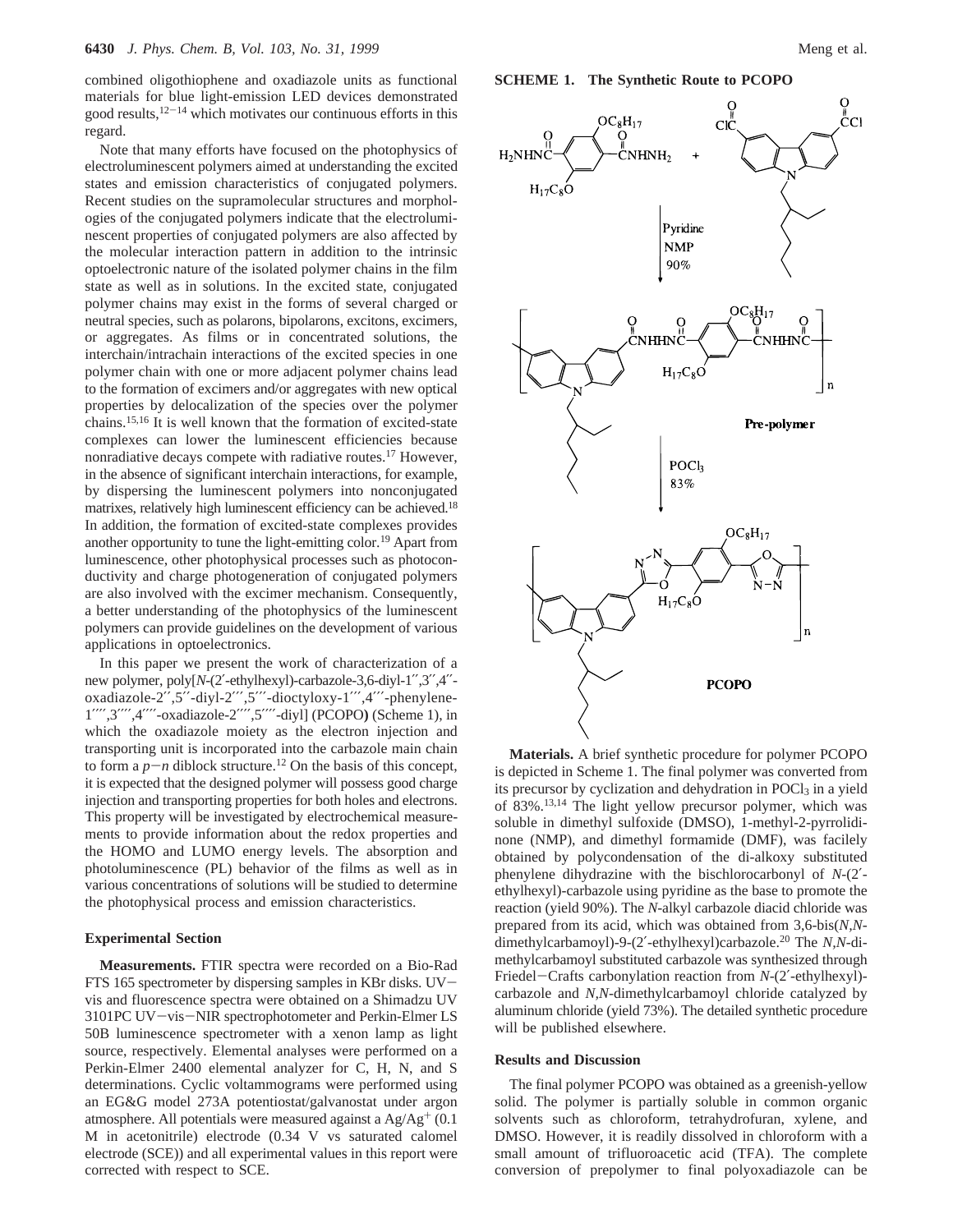

**Figure 1.** FT-IR spectra of PCOPO and its prepolymer.



**Figure 2.** UV-vis spectra and fluorescence spectra of the polymer in solution and as films. (a) UV in solution; (b) UV in film; (c) PL in solution; (d) PL in film.

confirmed by FT-IR. The FT-IR spectra are shown in Figure 1. The absorption peak at  $1620 \text{ cm}^{-1}$  owing to the carbonyl group and the absorption broad peak in the range of  $3300 \text{ cm}^{-1}$  owing to the amide groups of the precursor polymer disappeared after the treatment with POCl<sub>3</sub>. A new peak at  $1540 \text{ cm}^{-1}$  attributed to the  $C=N$  in oxadiazole ring clearly appeared in the spectrum of the final polymer. These results indicate that the cyclodehydration reaction was completed.14 It is well known that high purity of the electroluminescent materials is a crucial factor for good performance in a PLED device. Impurities existing in the emission layer will quench the excitons, which will lower the electroluminescent quantum efficiency. During the conversion of the prepolymer to the final polymer, a complete cyclization ensures the required purity for PLED application and also clears quench sites of the carbonyl groups in the final polymer.

The UV-vis absorption and photoluminescence spectra of the polymer, both in a dilute solution (ca.  $1 \times 10^{-5}$  M) of chloroform with a small amount of TFA and as thin films which were prepared by spin-coating the solution on quartz plates, were measured at room temperature. The spectra are displayed in Figure 2. The solution sample gives a main absorption peak at 398 nm and a shoulder at 418 nm, whereas the maximum absorption peak of the solid films of the polymer appears at 418 nm with a shoulder at 398 nm. The relatively identical absorption spectra of the polymer in solution and as solid films indicates that there is little difference in the conformation of polymer in the two states.21 When the absorption spectra of the film samples were compared to that of a copolymer composed of thiophene unit and oxadiazole-benzene-oxadiazole block,



**Figure 3.** The dependence of the absorption and PL spectra of PCOPO in chloroform on the concentration of the polymer: (a)  $1 \times 10^{-4}$  M; (b)  $1 \times 10^{-5}$  M (UV absorbance  $\times$  5); (c)  $1 \times 10^{-6}$  M (UV absorbance  $\times$  30); (d) 1  $\times$  10<sup>-4</sup> M; (e) 1  $\times$  10<sup>-5</sup> M; (f) 1  $\times$  10<sup>-6</sup> M. Curves d, e, and f are normalized for clarity.

a hypsochromic effect of the absorption bands was observed.13,14 The blue shift can be attributed to the linkage through 3,6 position of the carbazole group incorporated in the polymer. The conjugation of the  $\pi$  electrons along the polymer chain will be partially interrupted in such a linkage. A similar phenomenon was found in poly(*N*-alkylcarbazole)(s), in which the delocalization of  $\pi$  electrons is limited to a dimer.<sup>21b</sup>

The emission spectra of the polymer in solution and as solid films are quite different. In comparison with its solution emission peak at 448 nm, the main emission peak in the solid films shifted about 25 nm toward longer wavelength. Note that the emission peak is more broadened in the film state than that in the solution state. The red-shift of the emission band of the film samples compared to the polymer in solution may be due to the intrachain and/or interchain excimers generated in the polymer. The possible formation of excimer was investigated in a concentration-dependent PL measurement.

Figure 3 shows the dependence of the absorption and PL spectra of the polymer solution on the concentration of the polymer. The absorption spectra of the samples in three concentrations from  $1 \times 10^{-6}$  to  $1 \times 10^{-4}$  M resemble each other in shape; they all center at 398 nm with two shoulders at 358 and 418 nm, respectively. The absorption edges are all about 445 nm for the three concentrations. However, the shoulders become clear as the polymer solution is diluted. The resolved absorption spectrum results from the excitonic transition coupling to vibrations. The energy space is 150 meV, which is a typical vibrational energy of carbon-carbon or carbonnitrogen bond stretching.22 Because of the intense absorption, we cannot obtain the UV-vis spectra of those solutions with concentration higher than  $1 \times 10^{-4}$  M. Unlike the absorption spectra, the PL spectra clearly demonstrate a concentrationdependent feature. At  $1 \times 10^{-6}$  M, the emission band is composed of two peaks at 430 and 449 nm, respectively, which can be ascribed to a vibronic progression with respect to the absorption spectrum. The red shift of the emission spectrum of the dilute solution compared to its absorption spectrum originated from the Stokes shift, which is in agreement with the typical  $0.2-0.3$  eV of energy difference.<sup>23</sup> The Stokes shift can come from two sources: emission either from the excited segments of conjugated polymer undergoing a deformation into more planar conformation along the chain or from the migrated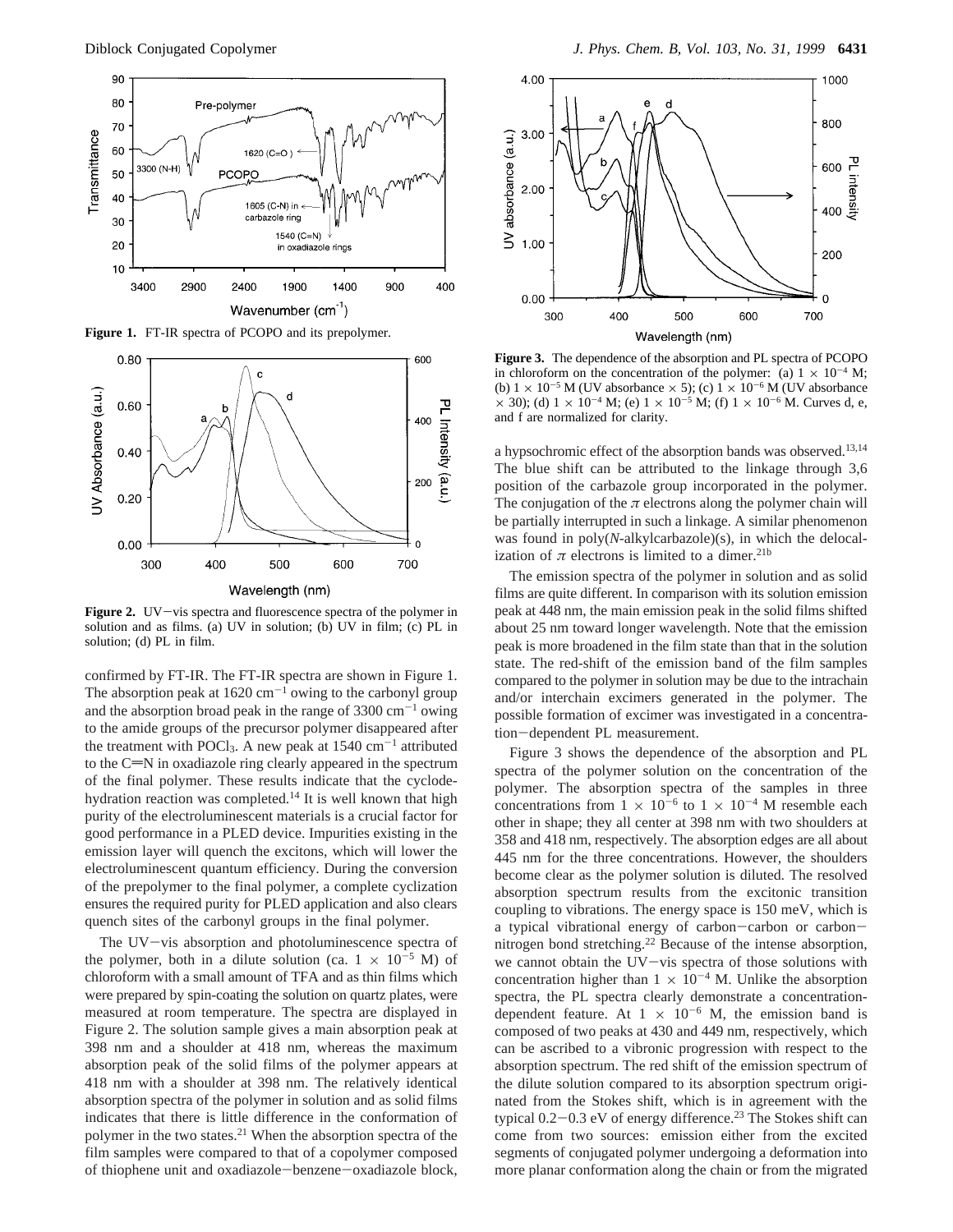excitons in other segments where ring rotations are not hindered.<sup>22</sup>

A similar fine structure was observed in the PL spectrum of the solution with concentration of  $1 \times 10^{-4}$  M, which is composed of a main peak at 482 nm accompanied by two shoulders at 459 and 509 nm, respectively. Compared to the 1  $\times$  10<sup>-6</sup> M solution sample, the emission band is broadened and the maximum emission peak is red-shifted by 33 nm. This spectrum is much like that of the film samples. The bathochromic shift in the PL spectra of concentrated solution and films indicates the formation of excimers. However, the spectrum of the middle concentration sample  $(1 \times 10^{-5} \text{ M})$  is less structured, in which only one main peak at 448 nm is observed with the tailed emission at about 480 and 510 nm, respectively. The emission peak at about 450 nm, which corresponds to the absorption edge, is always observed in the three samples with different concentrations. This emission originates from the isolated exciton decay, which is a dominant emission in dilute solution, whereas in concentrated solutions or in films, the emission from excimers is observed and even becomes the main source of the PL. Excimer formation was found to be quite common in concentrated solution or films of some conjugated polymers such as PPV derivatives.15,16,24 In dilute solutions, the polymer chains are well-separated from each other. While in concentrated solution or in films, a pair of chain segments with similar length can align parallel to each other and if they are close enough, the  $\pi$  wave functions on these segments will overlap sufficiently and the energies of the excited states will be lowered, which leads to the lower frequency emission. Excimer formation is sample-dependent and polymers or copolymers with electron withdrawing segments such as cyano,<sup>25</sup> pyridine,<sup>26</sup> benzobisoxazole, and benzobisthiazole<sup>27</sup> groups can enhance the interchain interactions by the greater electronegativity resulting from the incorporation of these groups, which may be due to the effect of reducing the distance between the polymer chains in the ground state. In each repeat unit of polymer PCOPO, the two oxadiazole groups incorporated into the polymer backbone, which have the same function as those of pyridinyl or cyano groups, may be one of the reasons for the observed excimer emission. Further work related to determining the emission lifetime is in progress.

The redox properties as well as the HOMO and LUMO energy levels of the polymers are crucial parameters for the device configuration consideration. Usually the ionization potential (IP, i.e., the HOMO of an organic molecule) is measured by ultraviolet photoelectron spectroscopy (UPS), while the electron affinity (EA, i.e., the LUMO of the organic molecule) is deduced from the IP value and the band gap obtained from optical absorption spectra, which is not a direct measurement. Cyclic voltammetry (CV) is an alternate approach to determine both the HOMO, LUMO energy levels and evaluate the redox reversibility, reproducibility, and stability of the polymer films on the electrode. The electrochemical processes are similar to the situation of charge injection and transport in LED devices. Therefore, CV is a simple and useful technique to measure the HOMO and LUMO energy levels of the polymer. $21$ 

Figure 4 depicts the CV curves of both the *p*-doping and *n*-doping processes. The polymer film on Pt electrode was scanned anodically and cathodically separately in an acetonitrile solution of *n*-Bu<sub>4</sub>NClO<sub>4</sub>. During cathodical scan, the polymer exhibits a reversible two-electron reduction process. The cathodical peaks occur at  $-1.90$  and  $-2.25$  V (vs SCE) with corresponding anodical peak at  $-1.78$  V (vs SCE). The first



**Figure 4.** CV of PCOPO coated on Pt electrodes in acetonitrile containing  $0.1$  M  $n$ -Bu<sub>4</sub>NClO<sub>4</sub> at a scan rate of 50 mV/s.

redox peaks can be attributed to the reduction and oxidation of the oxadiazole rings and the second cathodical peak can be attributed to the reduction of the carbazole moiety in the polymer chain. The onset potential of the reduction is  $-1.74$  V (vs SCE). The reduction potential is comparable with that of 2-(4 biphenylyl)-5-(4-tert-butylphenyl)-1,3,4-oxadiazole (PBD) (-1.95 to  $-1.94$  V vs SCE),<sup>14</sup> which is one of the most widely used electron-transporting/hole-blocking materials. The onset potentials of *n*-doping and *p*-doping processes can be used to estimate the HOMO and LUMO energy levels of a conjugated polymer.21,28 According to the equation reported by de Leeuw et al.,<sup>28</sup>  $E_{\text{LUMO}} = (E^{\text{red}}_{\text{(onset vs SCE)}} + 4.4 \text{ eV})$  and  $E_{\text{HOMO}}$  $= (E^{ox}$ <sub>(onset vs SCE)</sub> + 4.4 eV), where  $E^{ox}$ <sub>(onset vs SCE)</sub> and  $E^{\text{red}}$ <sub>(onset vs SCE)</sub> are the onset potentials for the oxidation and reduction processes of a polymer vs SCE. The onset potentials were determined from the intersection of the two tangents drawn at the rising current and baseline charging current of the CV curves. The LUMO energy of the polymer is thus determined to be 2.66 eV. This value is almost the same as that of poly[2 methoxy-5-(2′-ethyl-hexyloxy)-*p*-phenylenevinylene] (MEH-PPV) (2.6 eV) reported by Cervini et al.<sup>29</sup> It implies that the polymer may have similar electron-injection property to MEH-PPV when it is successfully used as the red-orange emitter in PLEDs. The LUMO energy level of 2.66 eV is smaller than that of CN-PPV (3.02 eV) and some poly(aromatic oxadiazoles)  $(2.8-2.9 \text{ eV})$ ,<sup>29</sup> which all exhibit good electron-injection properties. When we scanned the polymer films anodically, the polymer showed an anodic peak at 1.69 V with a cathodic peak at 1.56 V (vs SCE). The onset potential was determined to be 1.20 V, so that the HOMO energy level was estimated to be 5.60 eV. This value is almost the same as that of CN-PPV (5.55 eV), but is larger than that of MEH-PPV  $(4.87 \text{ eV})$ .<sup>29</sup> This means that the polymer has similar hole-injection ability with CN-PPV as that of it is used in PLEDs, but the holeinjection ability is poorer than that of MEH-PPV. Note that both the *p*-doping and *n-*doping processes are reproducible up to being repeatedly swept for five times without any significant changes of the curves.

The electrochemical analysis results suggest that the hole injection ability of the polymer was lowered by incorporating the two oxadiazole rings into the polymer backbone, whereas the electron affinity was maintained at the level of MEH-PPV. To increase the quantum efficiency of PLEDs, it is necessary to balance the energy barriers of injection electrons and holes into the polymer layers from the opposite contacts. However, most of the current existing EL polymers, e.g., MEH-PPV, one of the best soluble EL polymers so far, are more favorable for hole injection when a stable metal, e.g., aluminum, is used as cathode. The new blue EL polymer can be expected to